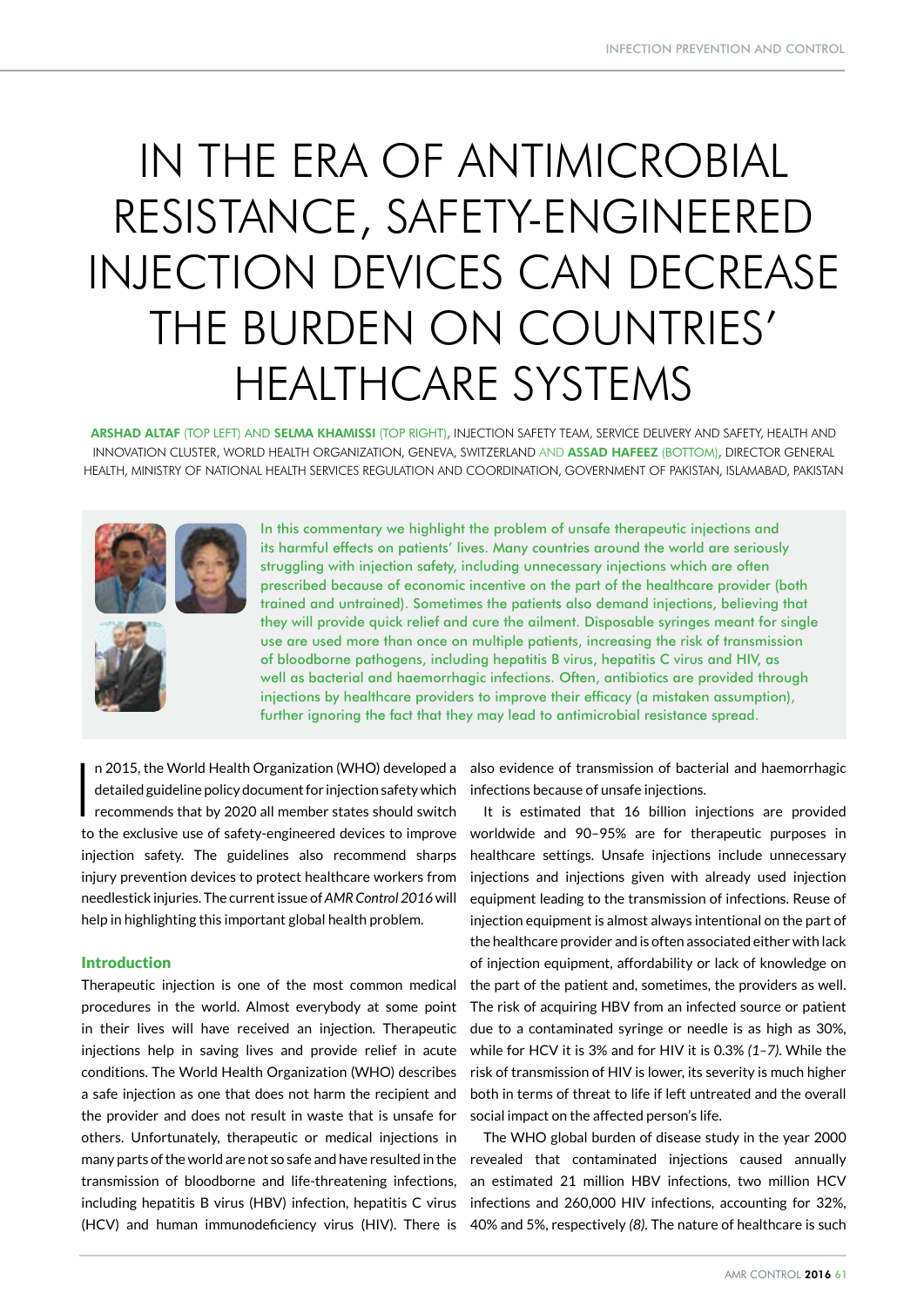*"*

*The problem of hepatitis B and C transmission due to unsafe injections is widespread. For example, the prevalence of HCV among 15- to 29-year-olds in Egypt has been documented to be as high as 10% (10). The transmission was associated primarily with inadequate infection control during medical and dental care procedures (11, 12)*

that healthcare workers are often exposed to injuries and *"* when the burden of bloodborne infection is high in the world, the risk of transmission also increases. The incidence and fraction of HBV, HCV and HIV infections that were attributable to a workplace percutaneous injury with a needle or sharp contaminated with bloodborne pathogens were modelled and the annual proportions of healthcare workers exposed to bloodborne pathogens was 2.6% for HCV, 5.9% for HBV and 0.5% for HIV, corresponding to about 16,000 HCV infections and 66,000 HBV infections in healthcare workers worldwide. According to the model, 200–5,000 HIV infections would have also been transmitted *(9).*

The problem of hepatitis B and C transmission due to unsafe injections is widespread. For example, the prevalence of HCV among 15- to 29-year-olds in Egypt has been documented to be as high as 10% *(10).* The transmission was associated primarily with inadequate infection control during medical and dental care procedures *(11, 12)*. As part of the "Making Medical Injection Safer" (MMIS) project in 12 African countries, desk reviews and baseline assessments revealed startling findings related to injection safety. In Ethiopia, less than 10% of injections met the criteria of a safe injection. Similarly, in Uganda, 23% of injections were deemed unsafe and 30% of patients had more than five injections in a year. In Mozambique, the majority of injections were provided with sterilizable needles. In Nigeria, patients preferred injections over oral alternatives, the majority of health facilities had poor disposal practices and injections were unsafe *(13)*. A review from India found that the median population attributable fraction for HBV carriage associated with recent injections is 46%; the median fraction of HCV infections attributed to unsafe medical injections is 38%; and the median fraction of incident HIV infections attributed to medical injections is 12% *(14).* Investigation of an acute outbreak of hepatitis in Gujrat, India, in 2009, found that unsafe injections played a key role in spreading the bloodborne infection *(15)*. The national





hepatitis survey in Pakistan reported the prevalence of hepatitis C in the country as high as 4.8% and hepatitis B 2.5%. A strong association between hepatitis C infection and exposure to unsafe therapeutic injections was found in data analysis *(16)*.

With a population of almost 180 million people in Pakistan, the total number of people affected with hepatitis is phenomenally high, obviously burdening the fragmented healthcare system.

Inappropriate prescription of antibiotics, the main theme of *AMR Control 2016*, also has a strong relationship with therapeutic injections as injections are one of the methods of providing antibiotics to patients in conditions when antibiotics are not necessary, or they can be taken orally, but the prescribers make it part of the treatment to increase its effectiveness, not realizing the harmful effects it can have in terms, for example, of the possibility of developing antimicrobial resistance. Combating antimicrobial resistance requires a three-fold approach: first, by improving infection prevention and control; second, by conserving the effectiveness of existing and future antimicrobials; and third, by engaging in research to optimise such approaches and to develop new antimicrobials, vaccines, treatment alternatives and rapid diagnostic tools *(17).*

### Treatment costs of hepatitis and HIV

The countries mentioned above are just an example of a few countries where unsafe therapeutic injections are wreaking havoc with people's lives, affecting many in the prime of their lives and resulting in a devastating social and economic impact, not only on the lives of the patients and their immediate families, but on the entire health system. Advances in treatment for hepatitis have been achieved but, even after reduction, the cost for a newly introduced hepatitis C drug ranges between US\$ 50,000–83,000 for 12 weeks of treatment *(18)*. In Egypt and Pakistan, the cost has been subsidised between US\$ 100– 300 per month and US\$ 900 per month for India. It has been significantly lowered but is still out of reach for many patients if they have to pay from their own pockets. The cost of generic antiretroviral (ARVs) drugs for HIV positive persons (WHO recommended Tenofavirfor, Lamivudine and Efavirenz as first-line therapy) is approximately US\$ 2,560 per month *(19)*. Although in many countries ARVs are provided free of charge to patients, someone is bearing that cost, usually the already over-stretched budget of the ministry of health. The only costeffective protection available is for HBV infection, in the form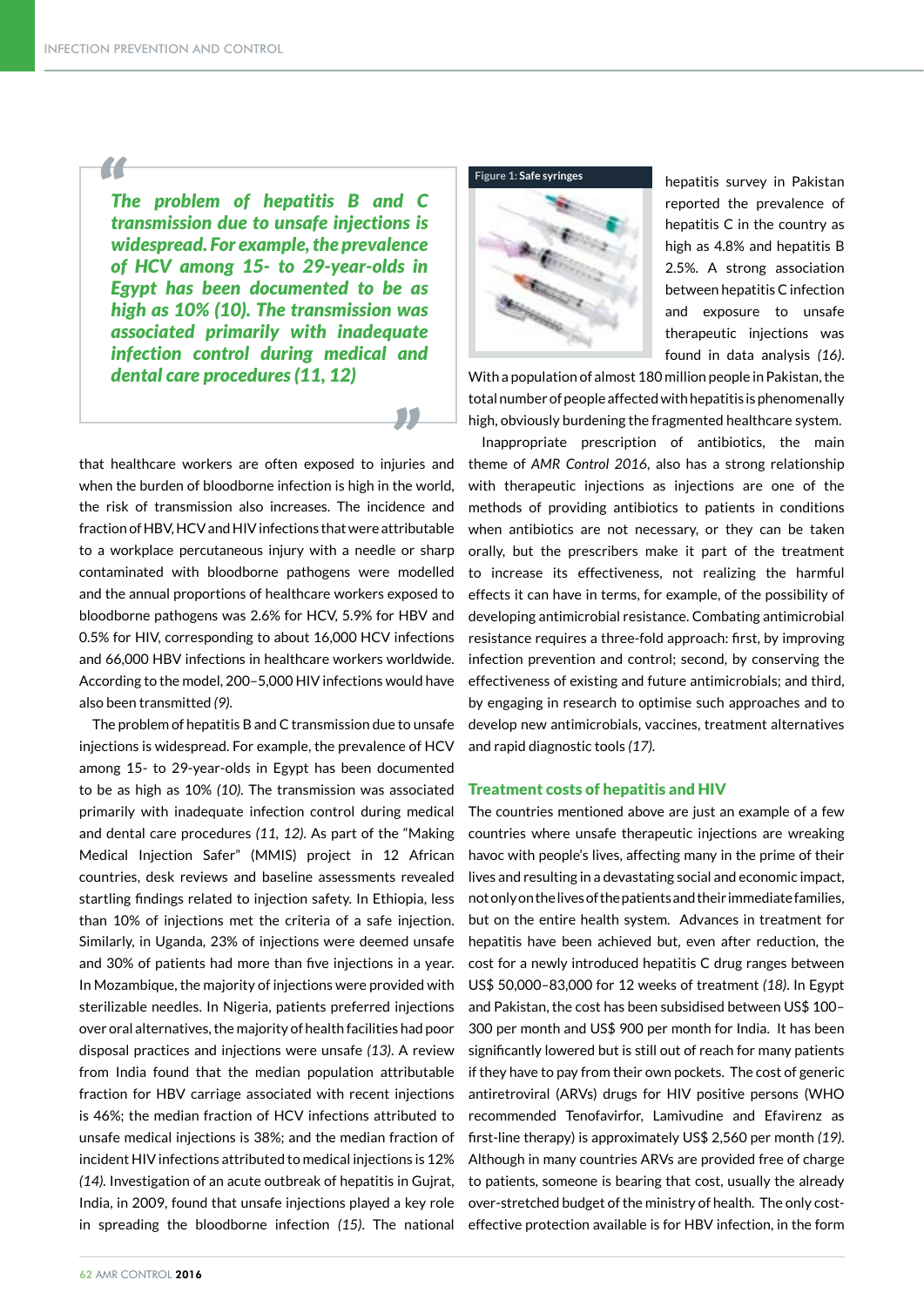

of a vaccine. Fortunately, since the end of 2014, the vaccine is available to 184 countries and the global coverage with three doses is estimated at 82% *(20)*.

### WHO injection safety guidelines

In 2015, WHO took a holistic approach and after a rigorous evidence-based process produced new injection safety guidelines *(21)* which were launched in February 2015. The guidelines recommend that by 2020 all member states should switch to the exclusive use of reuse prevention devices (RUPs) for most medical injections and it also recommends sharps injury prevention (SIP) devices to protect healthcare workers from needlestick injuries. These syringes are designed in such a way that, if properly used, they cannot be reused once the safety mechanism is activated. A conventional disposable syringe can be used multiple times, putting patients at risk of contamination where an RUP can only be used once, thus preventing the risks of reuse and also reducing the heightened risk of hepatitis and HIV transmission in many settings around the world. The key recommendations from the WHO injection safety guidelines are:

- $\bullet$  Recommendation for transition to the exclusive use of WHO prequalified AD/RUP/SIP devices for therapeutic injections in all countries and development of related national policies;
- $\bullet$  Recommendation to develop standards for rational use and supply of standard disposable syringes for specific procedures and settings where they remain necessary;
- $\bullet$  Request to donor agencies and development partners to fund procurement of safety-engineered injection devices in all projects, including injectable medications, and to finance appropriate quantities of safety-engineered



cost of sharps waste management and healthcare workers' training;

- $\bullet$  Requests to international and local manufacturers to switch to safety-engineered injection device production as soon as possible and to seek PQS prequalification for their products; and
- $\Theta$  Recommendation for countries to develop and put in place a strategy for implementing their national policies, based on WHO-recommended key components.

Occupational Safety and Health Administration (OSHA) of United States also recommends SIPs to prevent healthcare workers from needlestick injuries *(22).*

#### Ultimately, saving resources

There is a marginal cost difference between a conventional disposable and a safety-engineered injection device. For example, the conventional syringe costs US\$ 0.03–0.04 and the RUP costs US\$ 0.04–0.05. However, a syringe with both RUP and SIP features costs a few cents more *(21)*. Initially, it may seem like a burden to countries to procure the safetyengineered syringes, but in the longer-term, countries will make immense savings. Preliminary results of a very important cost-effectiveness analysis study, commissioned by WHO, suggest that it is highly cost-effective to switch to safetyengineered devices in the long-run as it will ultimately save resources which would have gone on expensive treatments of viral hepatitis, in particular, but also HIV and other bloodborne pathogens. During the latest devastating ebola outbreak in Western Africa, it was demonstrated that reused syringes could contribute to the transmission of the disease. Very recently, there has been a major HIV outbreak related to unsafe injections in a village of Cambodia, investigated by the US Centers for Disease Control *(23)*.

#### **Conclusion**

injection devices, single dose diluents, safety boxes and the The global problems of unsafe injections and antimicrobial